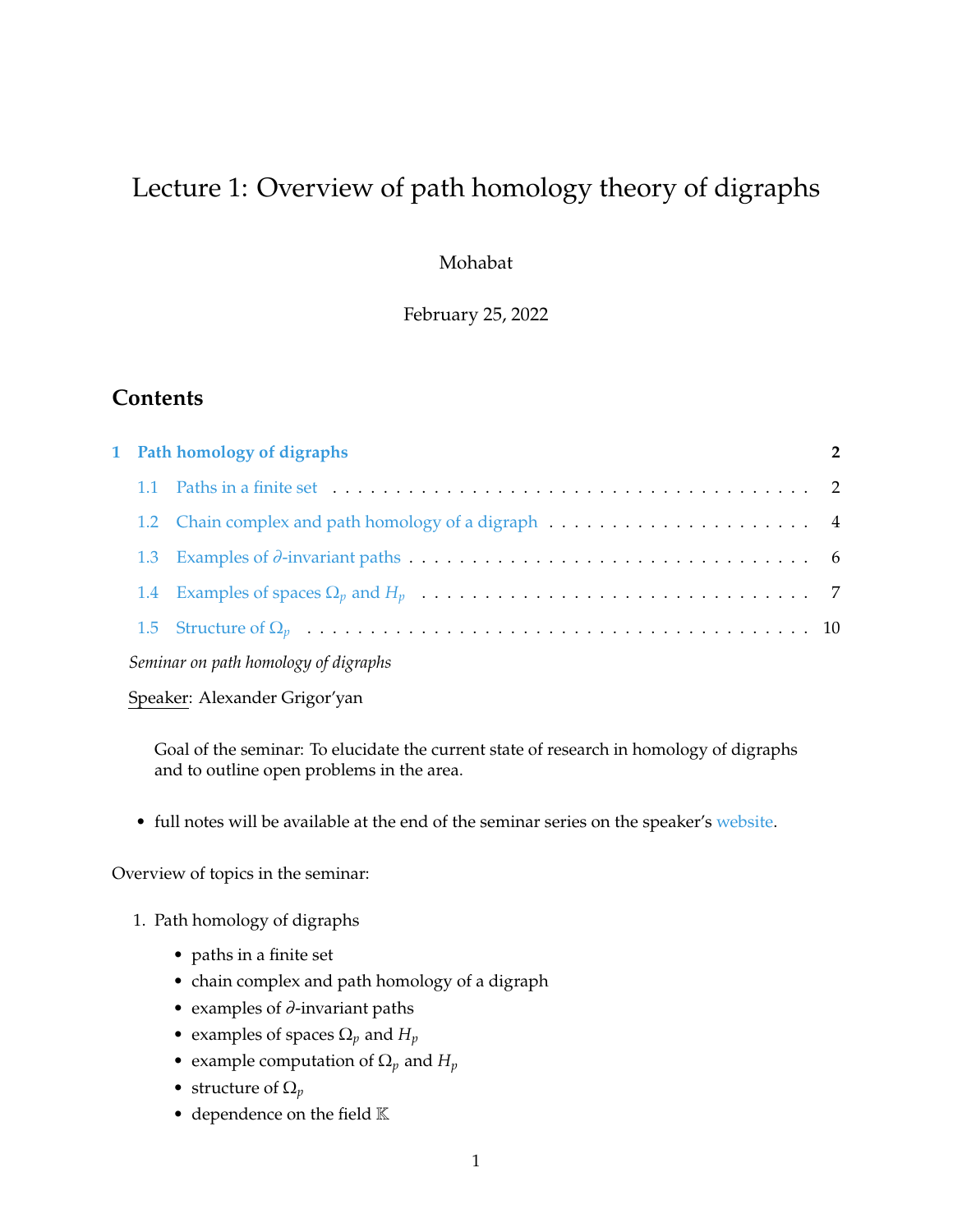- 2. Connection to simplexes
	- path complex
	- Hasse diagrams
	- triangulation as a closed path
	- computational challenge
- 3. Homological dimension
	- an example of a digraph with infinite homological dimension
	- random digraphs
	- homological dimension and degree
	- homologically trivial and spherical digraphs
	- computational limitations
- 4. Curvature of digraphs
	- motivation
	- curvature operator
	- examples of computation of curvature
	- digraphs of constant curvature
- 5. Homology and Cartesian product of digraphs
	- cross product of paths
	- Cartesian product of digraphs
	- Künneth formula
- 6. Path cohomology
	- exterior derivative

## <span id="page-1-0"></span>**1 Path homology of digraphs**

## <span id="page-1-1"></span>**1.1 Paths in a finite set**

*Definition* 1.1*. V* a finite set and  $p \ge 0$ *.* 

- An **elementary** *p*-path is any sequence  $i_0$ ,  $i_1$ , ...,  $i_p$  of ( $p + 1$ ) vertices of  $V$  there *may* be repeated elements.
- K: a field
	- $-\Lambda_p := \Lambda_p(V, \mathbb{K})$  is the K-linear space that consists of all formal K-linear combinations of clomontary n-paths in *V*. Flomonts of  $\Lambda$ , are called n-**paths** elementary *p*-paths in *V*. Elements of  $\Lambda_p$  are called *p*-paths.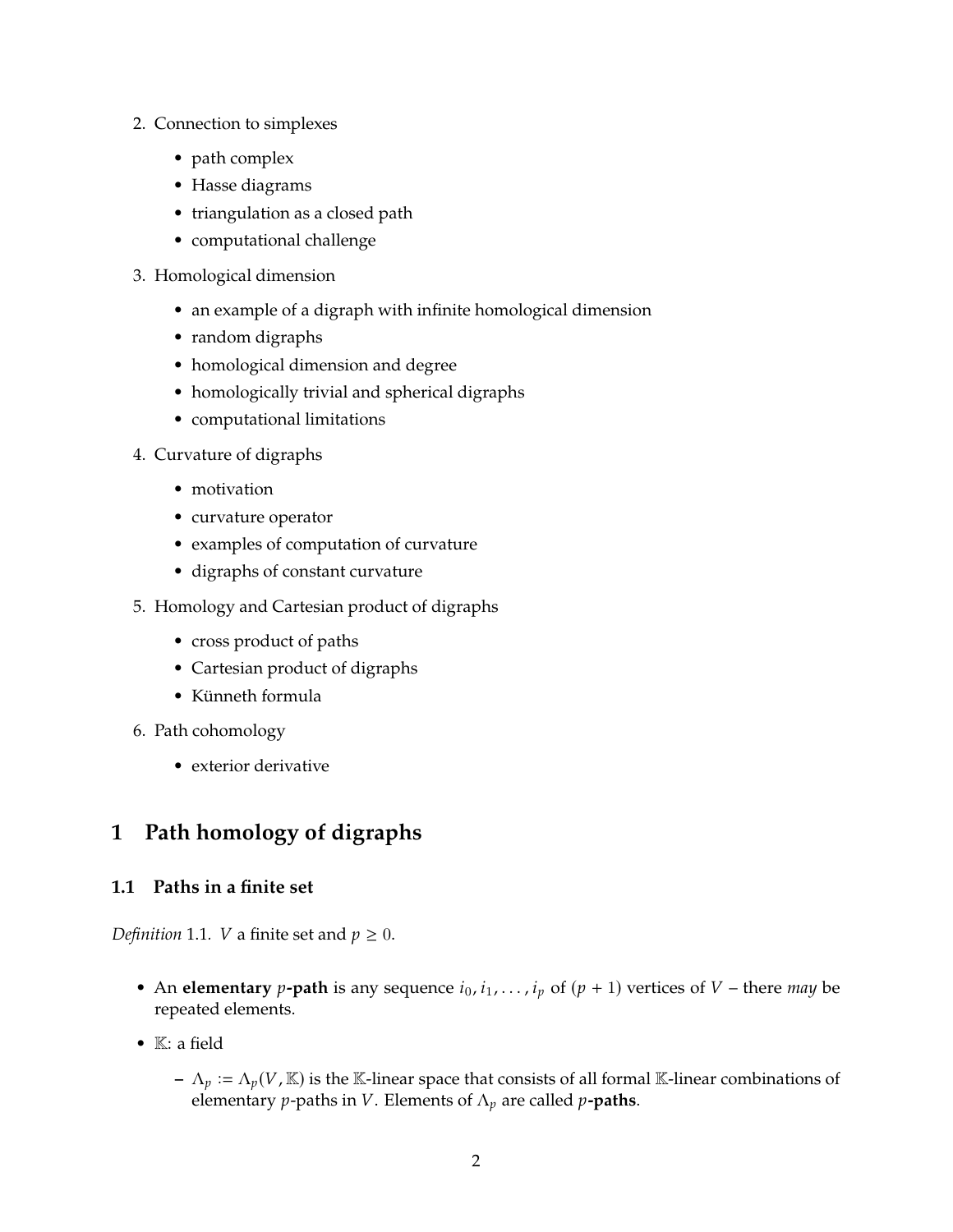• elementary  $p$ -path  $i_0, i_1, \ldots, i_p \in \Lambda_p$  is denoted  $e_{i_0 \ldots i_p}$ 

**–** e.g., we have:

$$
\Lambda_0 = \langle e_i : i \in V \rangle
$$
  
\n
$$
\Lambda_1 = \langle e_{ij} : i, j \in V \rangle
$$
  
\n
$$
\Lambda_2 = \langle e_{ijk} : i, j, k \in V \rangle
$$

• then any *p*-path  $u \in \Lambda_p$  can be written in a form

$$
u = \sum_{i_0, i_1, \dots, i_p \in V} u^{i_0 i_1 \dots i_p} e_{i_0 i_1 \dots i_p}
$$

where  $u^{i_0 i_1 \ldots i_p} \in \mathbb{K}$ .

*Definition* 1.2*.* Let  $p \ge 1$ *.* A linear **boundary operator**  $\partial : \Lambda_p \to \Lambda_{p-1}$  is

$$
\partial e_{i_0...i_p} := \sum_{q=0}^p (-1)^q e_{i_0...i_q...i_p}
$$

where  $\hat{i_q}$  denotes omitting the index  $i_q.$ 

- For  $p = 0$ ,  $\partial e_i := 0$ 
	- **–** in particular, Λ−<sup>1</sup> = {0}
- e.g:

$$
- \partial e_{ij} = e_j - e_i
$$
  

$$
- \partial e_{ijk} = e_{jk} - e_{ik} + e_{ij}
$$

**Lemma 1.3.**  $\partial^2 = 0$ 

*Proof.* For any  $p \geq 2$ , we have:

$$
\partial^2 e_{i_0 \dots i_p} = \sum_{q=0}^p (-1)^q \partial e_{i_0 \dots \hat{i}_q \dots i_p}
$$
  
= 
$$
\sum_{q=0}^p (-1)^q \left( \sum_{r=0}^{q-1} (-1)^r e_{i_0 \dots \hat{i}_r \dots \hat{i}_q \dots i_p} + \sum_{r=q+1}^p (-1)^{r-1} e_{i_0 \dots \hat{i}_q \dots \hat{i}_r \dots i_p} \right)
$$
  
= 
$$
\sum_{0 \le r < q \le p} (-1)^{q+r} e_{i_0 \dots \hat{i}_r \dots \hat{i}_q \dots i_p} - \sum_{0 \le q < r \le p} (-1)^{q+r} e_{i_0 \dots \hat{i}_q \dots \hat{i}_r \dots i_p}
$$

By switching  $q$  and  $r$  in the second sum, we see that the two sums cancel and hence

$$
\partial^2 e_{i_0...i_p}=0
$$

Thus,  $\partial^2 u = 0$  for all  $u \in \Lambda_p$ .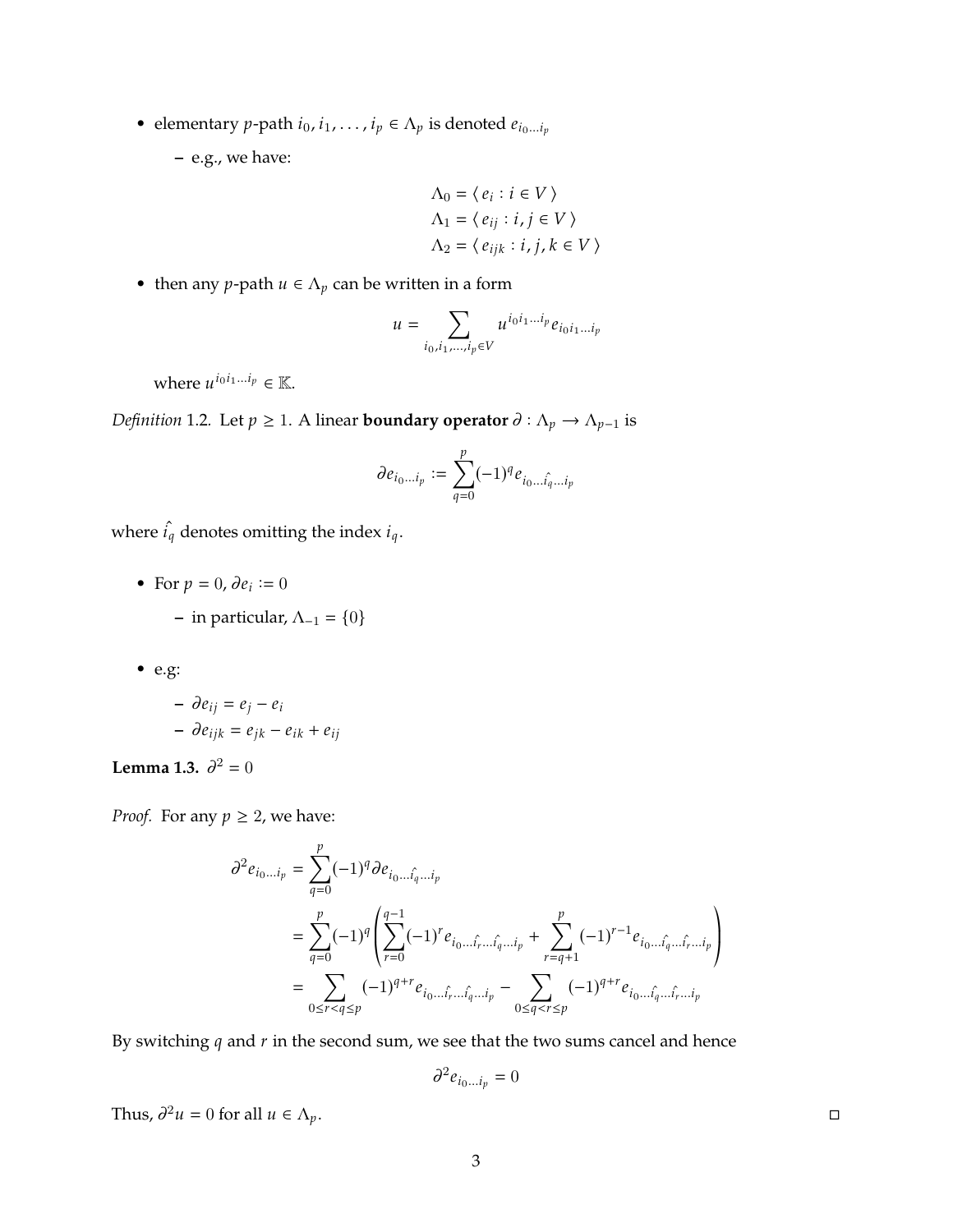By this lemma, we have a **chain complex**  $\Lambda_*(V)$ :

 $0 \longleftarrow \Lambda_0 \stackrel{\partial}{\longleftarrow} \Lambda_1 \stackrel{\partial}{\longleftarrow} \cdots \stackrel{\partial}{\longleftarrow} \Lambda_{p-1} \stackrel{\partial}{\longleftarrow} \Lambda_p \stackrel{\partial}{\longleftarrow} \cdots$ 

*Definition* 1.4. An elementary *p*-path  $e_{i_0...i_p}$  is **regular** if there are no consecutive repeats, i.e.,  $i_k \neq i_{k+1}$ <br>for all  $k = 0, 1, \ldots, n-1$ . Otherwise, it is **irreqular** for all  $k = 0, 1, \ldots, p - 1$ . Otherwise, it is **irregular**.

•  $I_p := \langle e_{i_0...i_p} : e_{i_0...i_p}$  is irregular  $\rangle \subset \Lambda_p$ : subspace spanned by all irregular *p*-paths

**Claim 1.5.**  $\partial I_p \subset I_{p-1}$ 

*Proof.* If  $e_{i_0...i_p}$  is irregular, then  $i_k = i_{k+1}$  for some  $k$ . We have the following:

$$
\partial e_{i_0...i_p} = e_{i_1...i_p} - e_{i_0i_2...i_p} + \cdots + (-1)^k e_{i_0...i_{k-1}i_{k+1}i_{k+2}...i_p} + (-1)^{k+1} e_{i_0...i_{k-1}i_ki_{k+2}...i_p} + \cdots + (-1)^p e_{i_0...i_{p-1}}
$$

By the fact that  $i_k = i_{k+1}$ , the two middle terms cancel. As all other terms are irregular, then

$$
\partial e_{i_0...i_p} \in I_{p-1}
$$

as required.  $\Box$ 

• the claim tells us that  $\partial$  is well-defined on the quotient spaces  $\mathcal{R}_p := \Lambda_p/I_p$  and so we obtain the requient space  $\mathcal{R}_p$  (*V*). the **regular chain complex**  $\mathcal{R}_*(V)$ :

$$
0 \longleftarrow \mathcal{R}_0 \xleftarrow{\partial} \mathcal{R}_1 \xleftarrow{\partial} \cdots \xleftarrow{\partial} \mathcal{R}_{p-1} \xleftarrow{\partial} \mathcal{R}_p \xleftarrow{\partial} \cdots
$$

• by setting all irregular *p*-paths to be 0, we can identify  $\mathcal{R}_p$  with the subspace of  $\Lambda_p$  spanned by all regular paths

**−** e.g., if  $i \neq j$ , then  $e_{ij} \in \mathcal{R}_2$  and as  $e_{ii} = 0$ , we have:

$$
\partial e_{iji}=e_{ji}-e_{ii}+e_{ij}=e_{ji}+e_{ij}
$$

#### <span id="page-3-0"></span>**1.2 Chain complex and path homology of a digraph**

*Definition* 1.6. A **digraph (***directed graph***)** is a pair  $G := (V, E)$  of a set of **vertices** V and a set of **directed edges/arrows**  $E \subset \{V \times V \setminus \text{diag}\}\$  (i.e., we exclude self-loops).

•  $(i, j) \in E$  is denoted  $i \rightarrow j$ 

*Definition* 1.7*.* G: a digraph

An elementary *p*-path  $i_0 \ldots i_p$  on  $V$  is **allowed** if  $i_k \rightarrow i_{k+1}$  for all  $k = 0, \ldots, p-1$  and **non-allowed** otherwise.

$$
\mathcal{A}_p := \mathcal{A}_p(G) = \langle e_{i_0 \dots i_p} : i_0 \dots i_p \text{ is allowed } \rangle
$$

is the K-linear space spanned by all allowed elementary *p*-paths. Its elements are called allowed 𝑝**-paths**.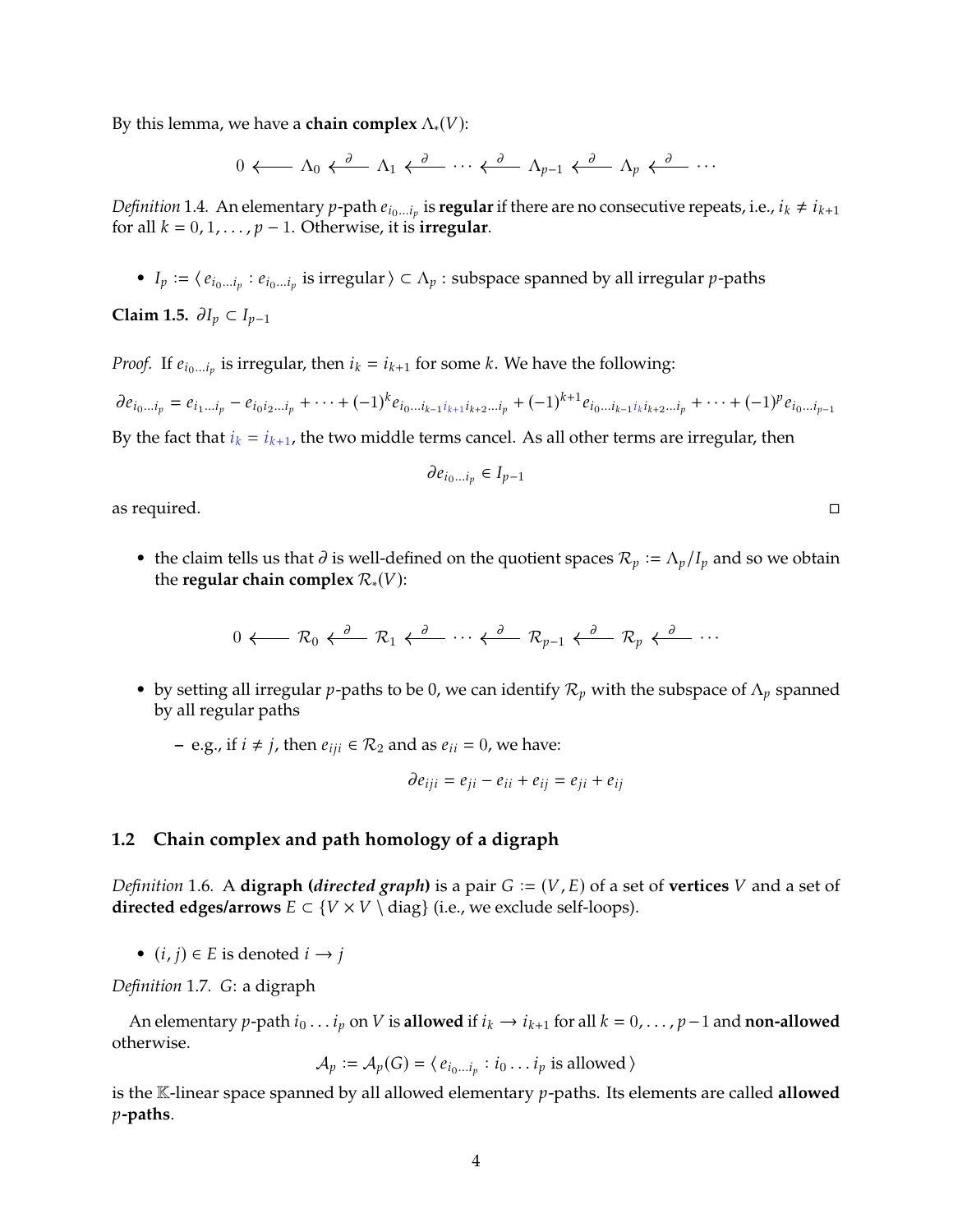• every allowed path is regular so we have

$$
\mathcal{A}_p \subset \mathcal{R}_p \subset \Lambda_p
$$

What do we want to do?

- build a chain complex based on the subspaces  $A_p \subset \mathcal{R}_p$
- the issue is that in general, the subspaces  $A_p$  are *not invariant under*  $\partial$ , e.g.:

$$
a \longrightarrow b \longrightarrow c
$$

- **−** in the above digraph, we have that  $e_{abc} \in \mathcal{A}_2$
- **–** on the other hand, since  $e_{ac}$  is not allowed, we have  $\partial e_{abc} = e_{bc} e_{ac} + e_{ab} \notin \mathcal{A}_1$
- we need a way to get around this invariance issue, so we define the following subspace of  $A_p$ :

$$
\Omega_p = \Omega_p(G) := \{ u \in \mathcal{A}_p : \partial u \in \mathcal{A}_{p-1} \} \subset \mathcal{A}_p
$$

**Claim 1.8.**  $\partial \Omega_p \subset \Omega_{p-1}$ 

*Proof.* As  $u \in \Omega_p$  implies  $\partial u \in A_{p-1}$  and  $\partial(\partial u) = 0 \in A_{p-2}$ , thus  $\partial u \in \Omega_{p-1}$  as required. *Definition* 1.9. Elements of  $\Omega_p$  are  $\partial$ -invariant p-paths

• obtain a chain complex  $\Omega_* = \Omega_*(G)$ :

$$
0 \longleftarrow \Omega_0 \stackrel{\partial}{\longleftarrow} \Omega_1 \stackrel{\partial}{\longleftarrow} \cdots \stackrel{\partial}{\longleftarrow} \Omega_{p-1} \stackrel{\partial}{\longleftarrow} \Omega_p \stackrel{\partial}{\longleftarrow} \cdots
$$

- by construction:  $\Omega_0 = \mathcal{A}_0 = \langle e_i \rangle$  and  $\Omega_1 = \mathcal{A}_1 = \langle e_{ij} : i \rightarrow j \rangle$ 
	- **−** in general:  $Ω<sub>p</sub> ⊂ A<sub>p</sub>$

*Definition* 1.10. The **path homologies of** *G* are the homologies of the chain complex  $\Omega_*(G)$ , i.e.,

$$
H_p(G):=\ker\partial|_{\Omega_p}/\mathrm{Im}\,\partial|_{\Omega_{p+1}}
$$

The **Betti numbers** of G are the dimensions of the homologies:

$$
\beta_p(G):=\dim H_p(G)
$$

• easy to show:  $\beta_0(G) = \#\{\text{connected components of } G\}$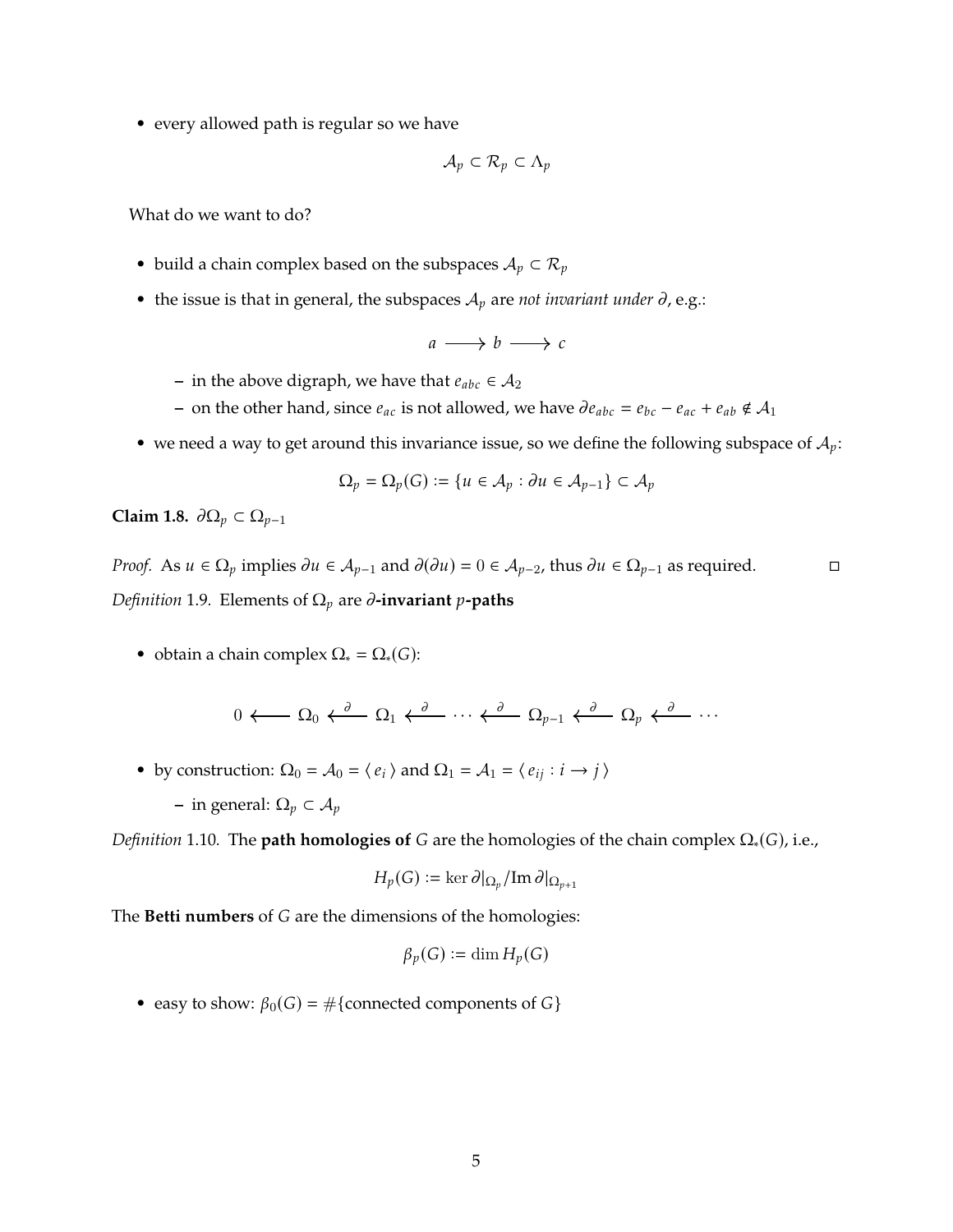## <span id="page-5-0"></span>**1.3** Examples of  $\partial$ -invariant paths

Open problem: Producing interesting  $\partial$ -invariant paths.

1. A **triangle** is a sequence of 3 vertices  $a, b, c$  such that  $a \rightarrow b \rightarrow c$  and  $a \rightarrow c$ 



• since  $e_{abc} \in A_2$  and

$$
\partial e_{abc} = e_{bc} - e_{ac} + e_{ab} \in \mathcal{A}_1
$$

then the triangle determines a 2-path  $e_{abc} \in \Omega_2$ 

2. A **square** is a sequence of 4 vertices *a*, *b*, *b'*, *c* such that  $a \rightarrow b$ ,  $b \rightarrow c$ ,  $a \rightarrow b'$ , and  $b' \rightarrow c$ 



• since  $u = e_{abc} - a_{ab'c} \in A_2$  and

$$
\partial u = (e_{bc} - e_{ac} + e_{ab}) - (e_{b'c} - e_{ac} + e_{ab'})
$$
  
=  $e_{ab} + e_{bc} - e_{ab'} - e_{b'c} \in A_1$ 

then the square determines a 2-path  $u \in \Omega_2$ .

3. A p-simplex/p-clique is a sequence of  $(p + 1)$  vertices  $0, 1, \ldots, p$  such that  $i \rightarrow j$  for all  $i < j$ 



- determines a *p*-path  $e_{01...p} \in \Omega_p$
- 4. <sup>A</sup> **3-cube** is a sequence of 8 vertices <sup>0</sup>, <sup>1</sup>, . . . , <sup>7</sup> connected by arrows as here: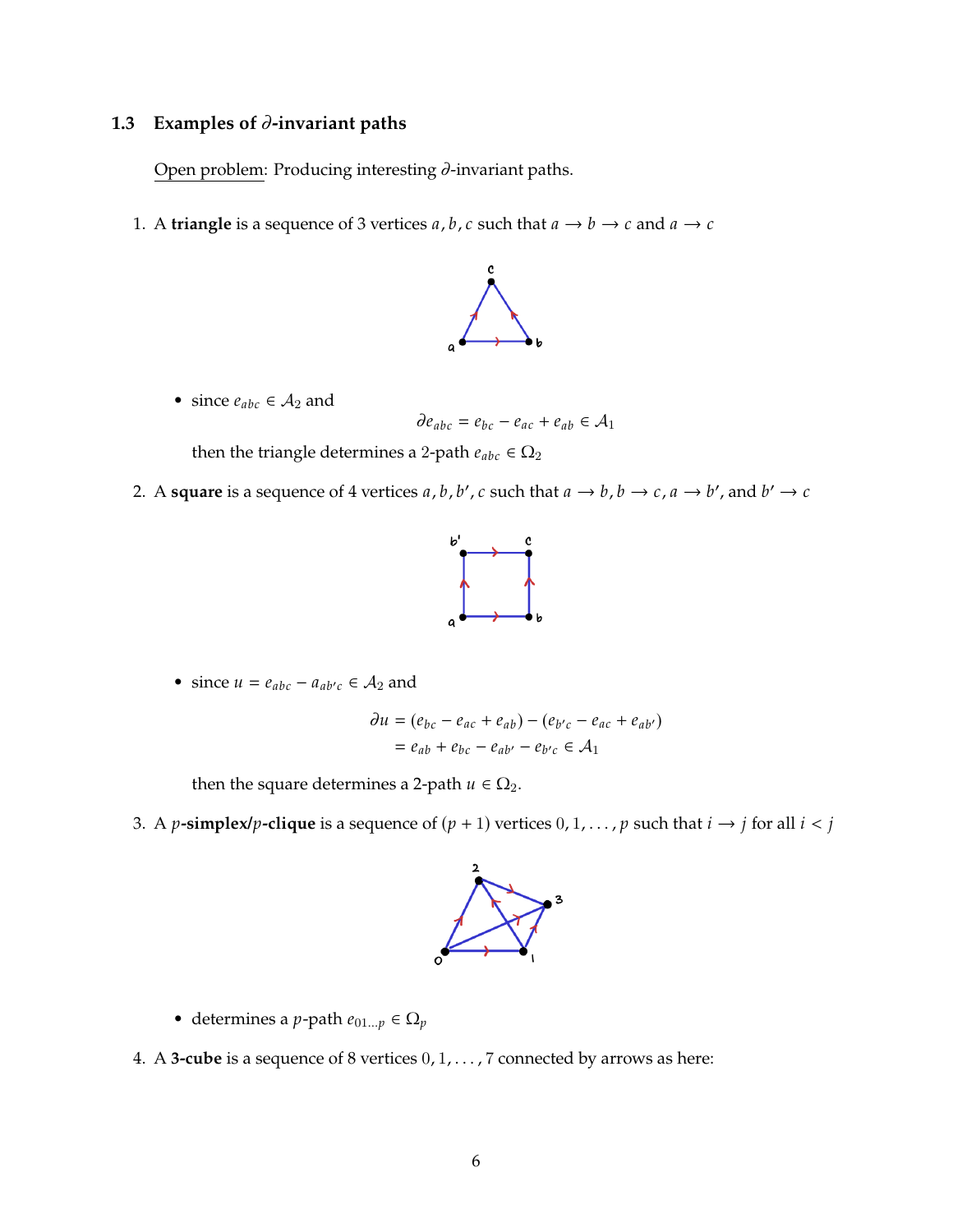

- let  $u = e_{0237} e_{0137} + e_{0157} e_{0457} + e_{0467} e_{0267} \in \mathcal{A}_3$
- since we have:

$$
\partial u = (e_{013} - e_{023}) + (e_{157} - e_{137}) + (e_{237} - e_{267}) - (e_{046} - e_{026}) - (e_{457} - e_{467}) - (e_{015} - e_{045}) \in \mathcal{A}_2
$$

then,  $u \in \Omega_3$  and the 3-cube determines a  $\partial$ -invariant 3-path.

5. An **exotic cube** consists of 9 vertices connected by arrows as follows:



• determines a  $\partial$ -invariant 3-path  $v$  where:

 $v = e_{0237} - e_{0137} + e_{0157} - e_{0457} + e_{0867} - e_{0267} \in \Omega_3$ 

## <span id="page-6-0"></span>**1.4** Examples of spaces  $\Omega_p$  and  $H_p$

Notation: For a vector space A over K, we write  $|A| := \dim_{\mathbb{K}} A$ 

1. Triangle as a digraph



- $\Omega_1 = \langle e_{01}, e_{02}, e_{12} \rangle$
- $\Omega_2 = \langle e_{012} \rangle = \mathcal{A}_2$
- ker  $\partial |_{\Omega_1} = \langle e_{01} e_{02} + e_{12} \rangle$  but  $e_{01} e_{02} + e_{12} = \partial e_{012} \in \text{Im } \partial_{\Omega_2}$  so that  $H_1 = \{0\}$
- $H_p = \{0\}$  for all  $p \ge 2$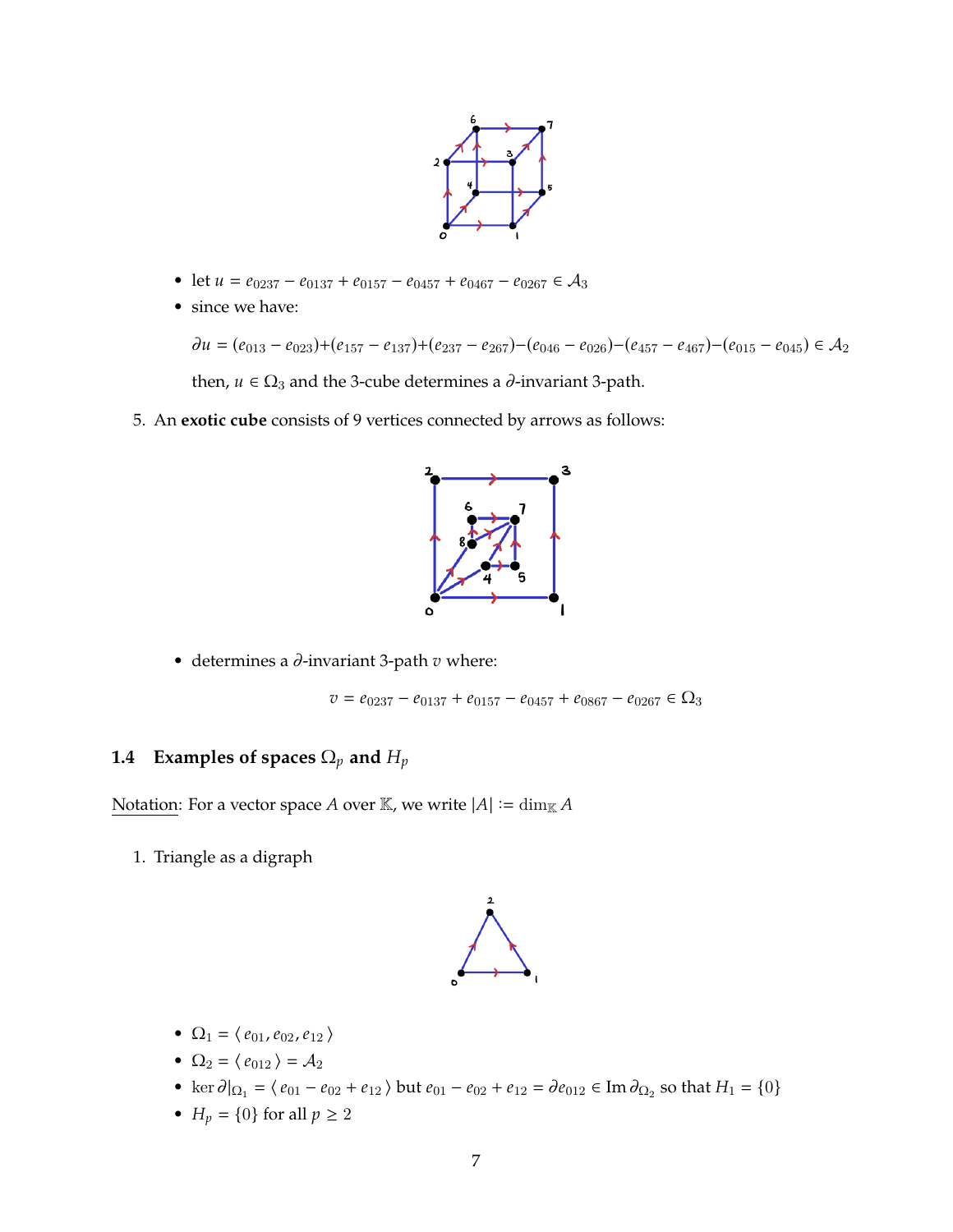2. Hexagon with diagonals



- $|\Omega_0| = 6$
- $|\Omega_1| = 8$
- $\Omega_2$  is spanned by 2 squares:

$$
\Omega_2 = \langle \, e_{013} - e_{023}, e_{014} - e_{024} \, \rangle
$$

- $\Omega_p = \{0\}$  for all  $p \ge 3$
- $H_1 = \langle e_{13} e_{53} + e_{54} e_{14} \rangle$
- $|H_1| = 1$
- $H_p = \{0\}$  for all  $p \ge 2$
- 3. Octahedron



- $|\Omega_0| = 6$
- $|\Omega_1| = 12$
- $\Omega_2$  is spanned by 8 triangles:

 $\Omega_2 = \left\langle \,e_{024}, e_{034}, e_{025}, e_{035}, e_{124}, e_{134}, e_{125}, e_{135}\,\right\rangle$ 

- $|\Omega_2| = 8$
- $\Omega_p = \{0\}$  for all  $p \ge 3$
- $H_2 = \langle e_{024} e_{034} e_{025} + e_{035} e_{124} + e_{134} + e_{125} e_{135} \rangle$
- $|H_2| = 1$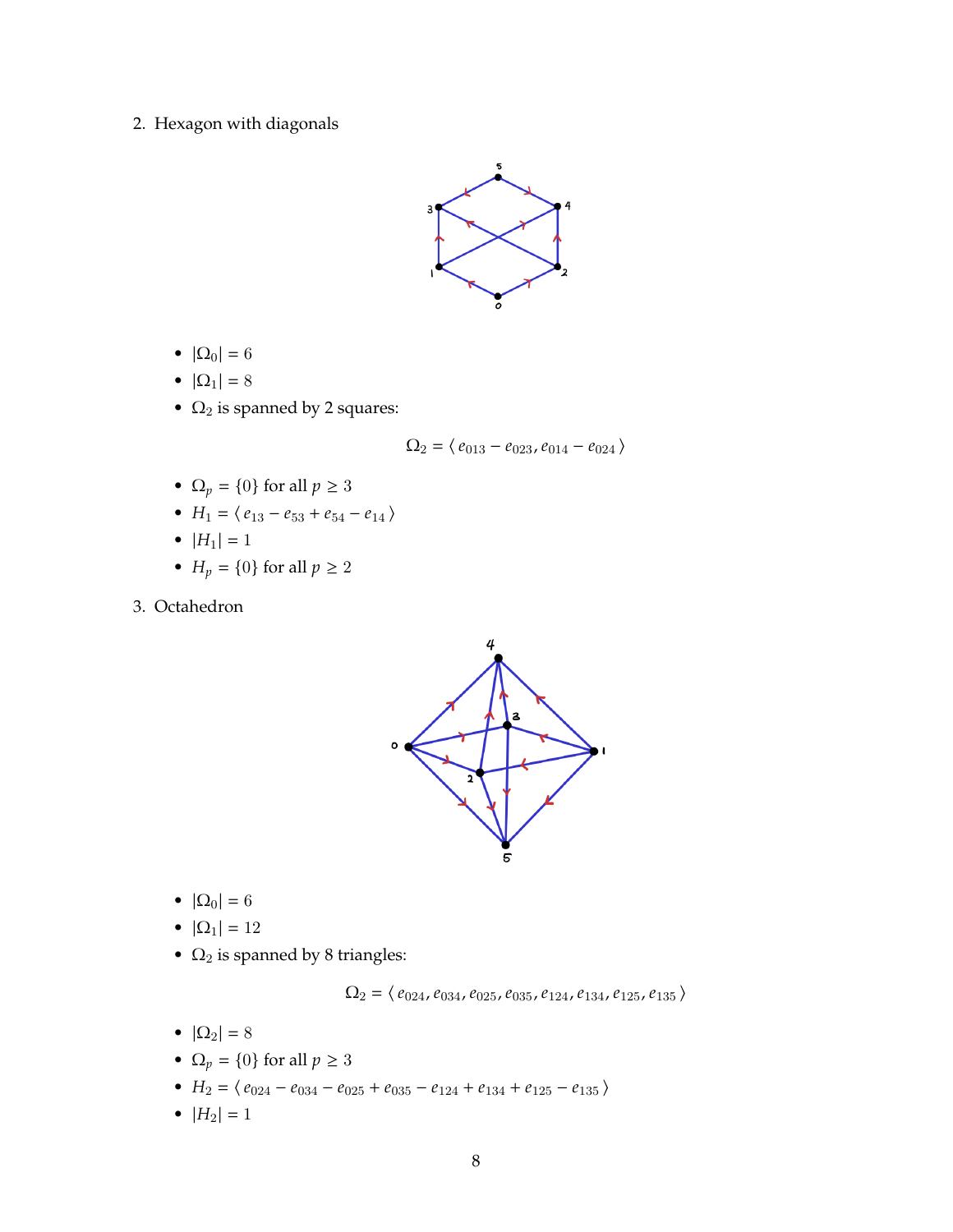- $|H_p| = 0$  for  $p = 1$  and  $p \ge 3$
- 4. Octahedron with different orientation



- $\Omega_2 = \langle e_{024}, e_{025}, e_{014}, e_{015}, e_{234}, e_{235}, e_{134}, e_{135}, e_{013} e_{023} \rangle$
- $\Omega_3 = \langle e_{0234} e_{0134}, e_{0235} e_{0135} \rangle$
- $|\Omega_2| = 9$
- $|\Omega_3| = 2$
- $\Omega_p = \{0\}$  for all  $p \geq 4$
- ker  $\partial_{\Omega_2} = \langle u, v \rangle$  where:

$$
u = e_{024} + e_{234} - e_{014} - e_{134} + (e_{013} - e_{023})
$$
  

$$
v = e_{025} + e_{235} - e_{015} - e_{135} + (e_{013} - e_{023})
$$

•  $H_2 = \{0\}$  because:

$$
u = \partial (e_{0234} - e_{0134})
$$
  

$$
v = \partial (e_{0235} - e_{0135})
$$

5. 3-cube



- $|\Omega_0| = 8$
- $|\Omega_1| = 12$
- $\Omega_2$  is spanned by 6 squares:

$$
\Omega_2 = \langle e_{013} - e_{023}, e_{015} - e_{045}, e_{026} - e_{046}, e_{137} - e_{157}, e_{237} - e_{267}, e_{457} - e_{467} \rangle
$$

**–** hence  $|\Omega_2| = 6$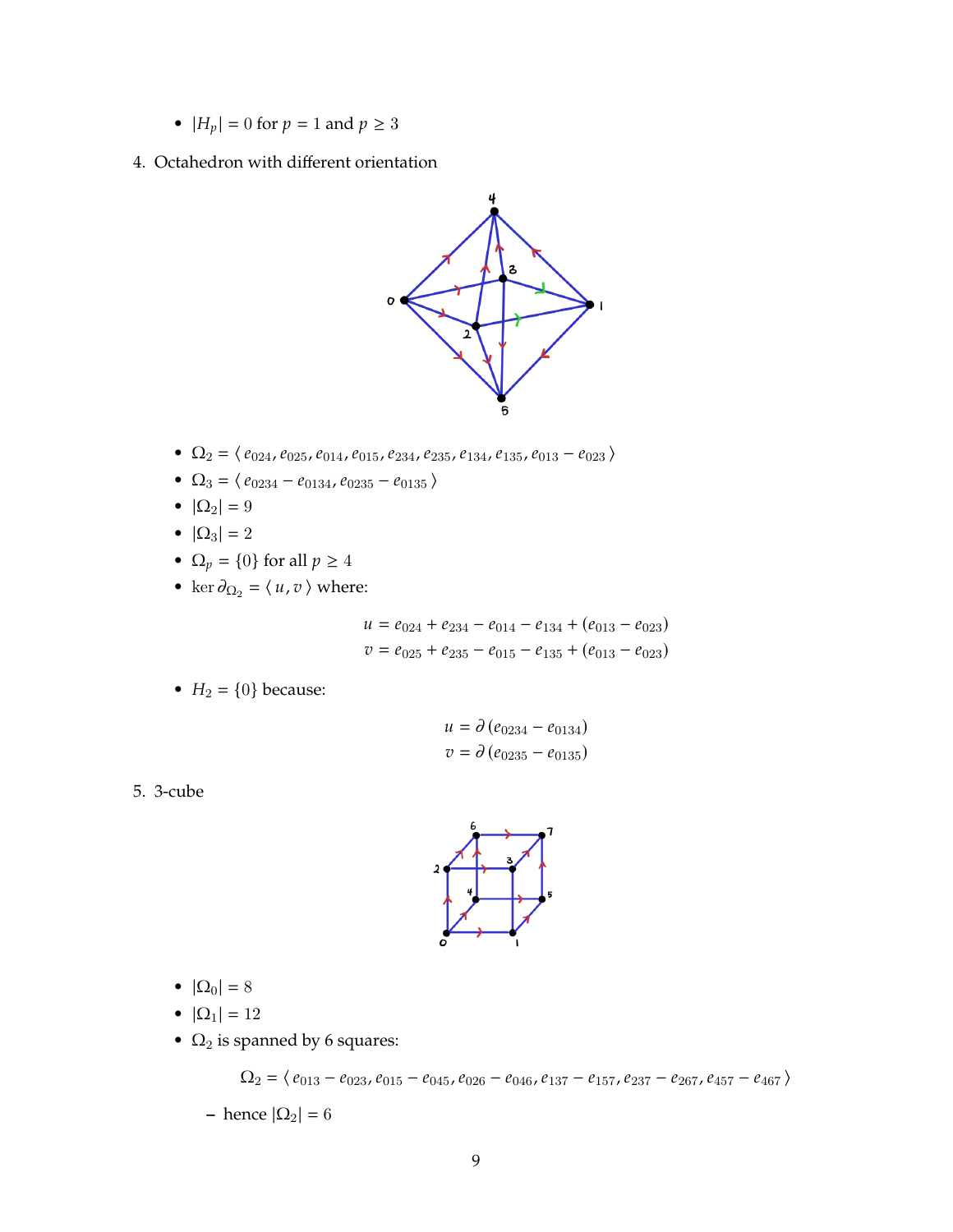•  $\Omega_3$  is spanned by one 3-cube:

 $\Omega_{3} = \left\langle \,e_{0237} - e_{0137} + e_{0157} - e_{0457} + e_{0467} - e_{0267}\,\right\rangle$ 

- **–** hence  $|\Omega_3| = 1$
- $|\Omega_p| = 0$  for all  $p \geq 4$
- $|H_p| = 0$  for all  $p \ge 1$

*Remark* 1.11. Computations of spaces  $\Omega_p(G)$  and  $H_p(G)$  amount to computing ranks and null spaces of large matrices. For numerical computation of  $H_p(G,\mathbb{F}_2)$ , currently use a C++ program written by Chao Chen in 2012.

#### <span id="page-9-0"></span>**1.5 Structure of**  $\Omega_p$

- Recall that  $\Omega_0 = \langle e_i \rangle$  consists of all vertices and  $\Omega_1 = \{e_{ij} : i \to j\}$  consists of all arrows
- What about higher  $\Omega_n$ 's?

#### **Proposition 1.12.**

- $1.$  *The space*  $\Omega_2$  *is spanned by all triangles e<sub>abc</sub>, squares e<sub>abc</sub> e<sub>ab'c</sub>, and double arrows e<sub>aba</sub>*
- *2.*  $|\Omega_2| = |\mathcal{A}_2| s$  *where s is the number of semi-arrows i.e., pairs of vertices x*, *y such that*  $x \nrightarrow y$ *but*  $x \rightarrow z \rightarrow y$  *for some intermediary vertex* z.
- the triangles and double arrows are *always linearly independent*
- the squares can be *dependent*

Example:



For this digraph, we have 3 squares:

$$
e_{013} - e_{023}
$$

$$
e_{043} - e_{013}
$$

$$
e_{023} - e_{043}
$$

but their sum is 0 (so they are *dependent*)